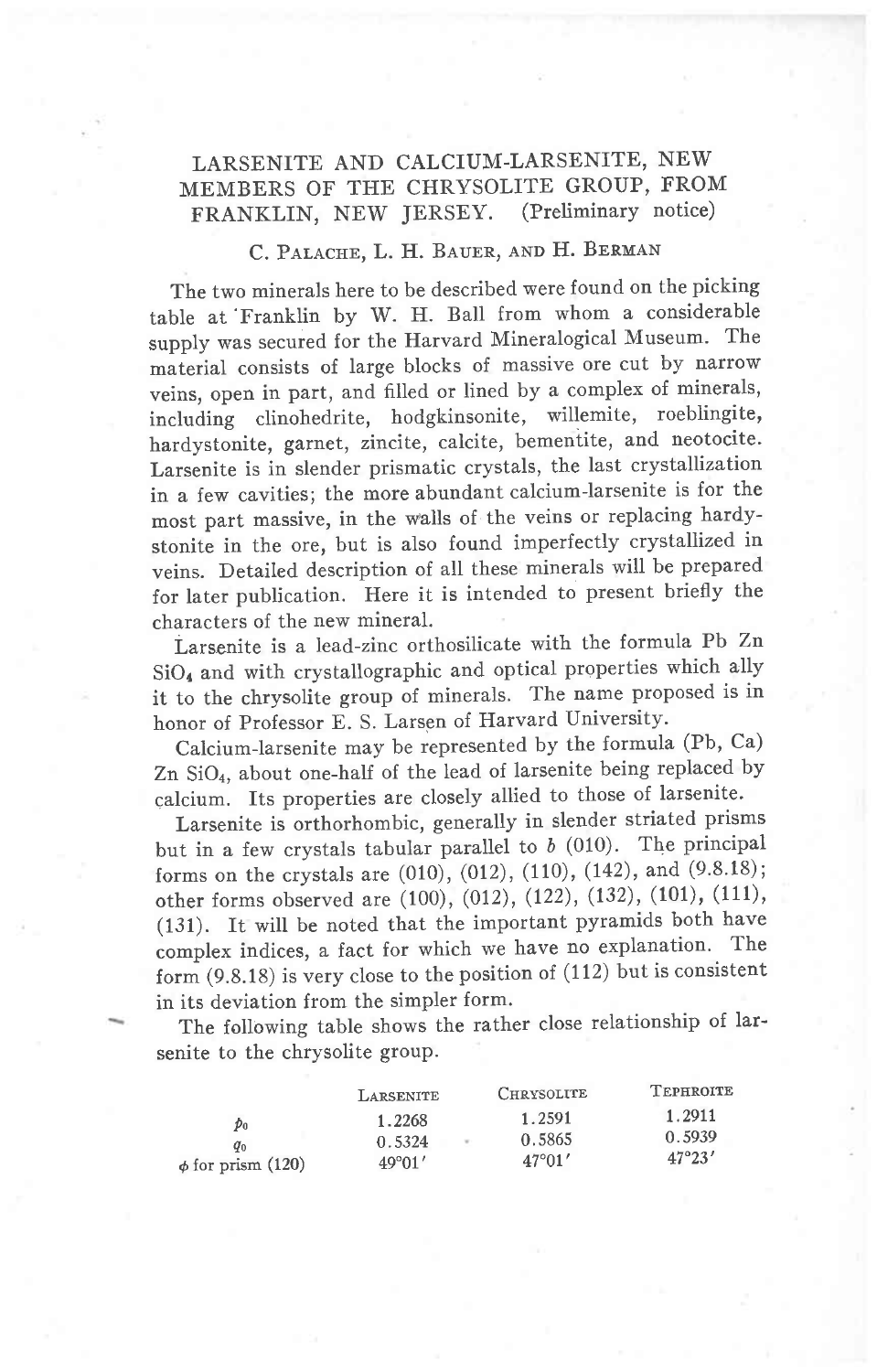Details of crystallographic measurement and calculation will be presented in the later paper.

Larsenite is white and transparent with adamantine lustre. Cleavage is good parallel to the prism (120). Specific gravity 5.90. Biaxial negative, 2V about 80°,  $\rho > \nu$  easily perceptible. Plane of optical axes across the elongation with an optic axis practically normal to the cleavage (120). Therefore  $Y=c$ ,  $X=a$ .

$$
\alpha = 1.92
$$
,  $\beta = 1.95$   $\gamma = 1.96$ , all  $\pm$  .01. (Immersion).

Calcium-larsenite is white and opaque with greasy lustre. No distinct crystals have been found and cleavage is indistinct. Specific gravity 4.427. Under the iron-arc spark it shows a very strong fluorescence of a lemon yellow color, more vivid than that of willemite and easily distinguished from it. The analysis sample is biaxial negative, almost uniaxial,  $2 V = 5^\circ$ .

 $\alpha$ =1.760,  $\beta$ = $\gamma$ 1.769, all  $\pm$ .001

A second sample, looking somewhat fresher than the analyzed. material, gave  $\alpha = 1.762$ ,  $\beta = 1.770$ ,  $\gamma = 1.774$ ,  $2V = 40^{\circ}$ .

The chemical analyses by Bauer are shown below together with the derived formulae.

|                  |       |      | ANALYSIS OF LARSENITE |        |       |        |
|------------------|-------|------|-----------------------|--------|-------|--------|
|                  | I     | п    | ш                     | IV     | V     | VI     |
| SiO <sub>2</sub> | 16.87 | .281 | 2.58                  | 15.84  | .2641 | 16.47  |
| PbO              | 56.66 | .254 |                       | 62.82  | .2817 | 61.20  |
| ZnO              | 22.74 | .279 | 3.50                  | 21.34  | .2621 | 22.23  |
| FeO              | 0.10  | .001 |                       |        |       |        |
| MnO              | 0.14  | .002 |                       |        |       |        |
| CaO              | 2.42  | .043 | 2.42                  |        |       |        |
| MgO              | 0.20  | .005 |                       |        |       |        |
| H <sub>2</sub> O | 0.76  | .042 | 0.76                  |        |       |        |
|                  |       |      |                       |        |       |        |
| Total            | 99.89 |      | 9.26                  | 100.00 |       | 100.00 |

I. Analysis-Larsenite with Clinohedrite impuritv.

II. Molecular ratio.

III. Clinohedrite composition using all CaO and H<sub>2</sub>O.

IV. Larsenite-remainder after deducting clinohedrite and apparently unessential oxides and reducing to  $100\%$ .

V. Molecular ratio.

VI. Larsenite-calculated composition of PbO . ZnO . SiO2.